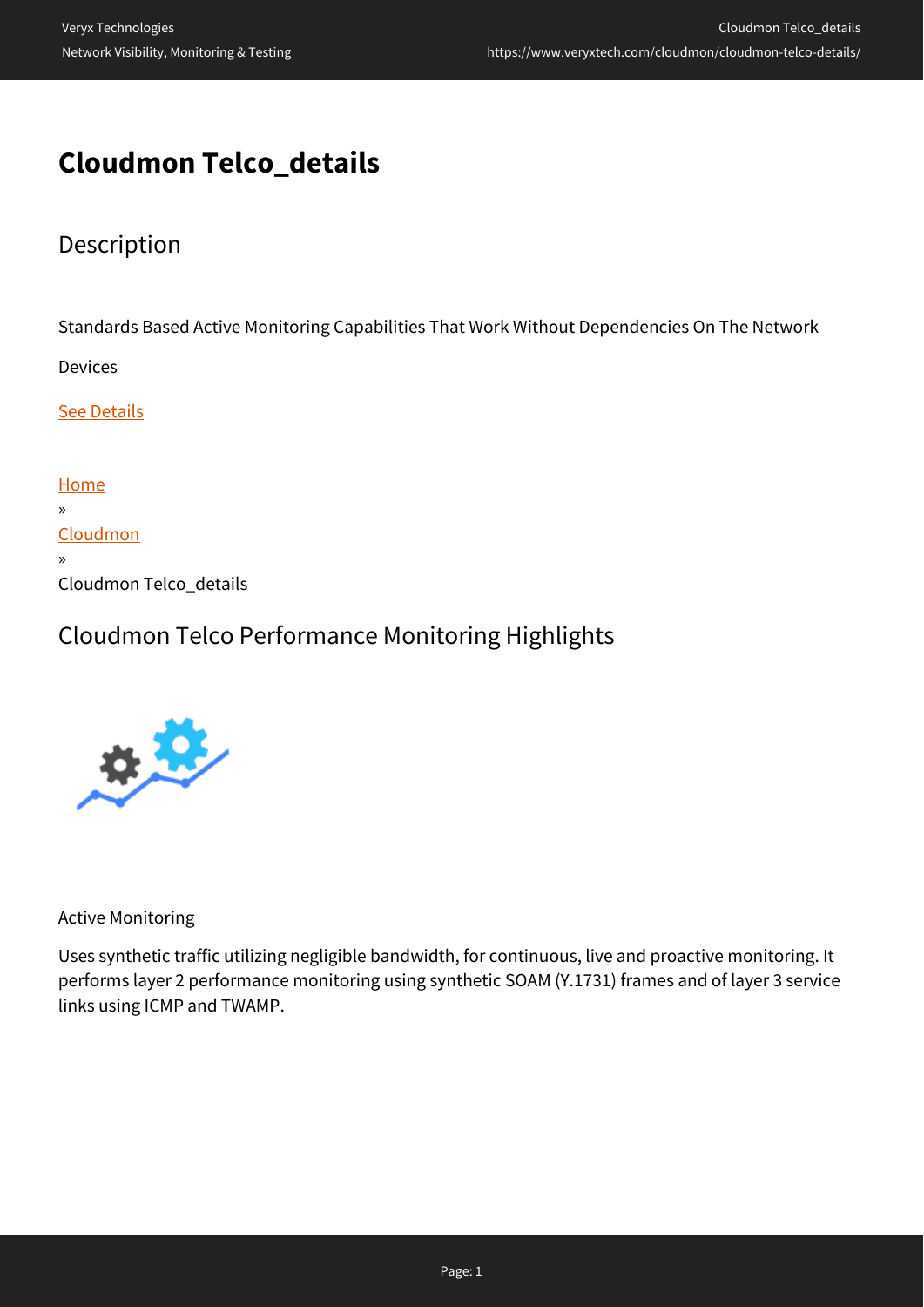

Vendor Agnostic

Zero integration and inter-operability issues; performs monitoring without any vendor dependencies, since it uses standards aligned approaches. Unlike traditional monitoring that could get impacted due to failure of network devices, Cloudmon Telco works unhindered.



Fast & Easy Troubleshooting

In case of failures and alarms, helps to easily analyze and isolate errors, by providing relevant capture of data traces.

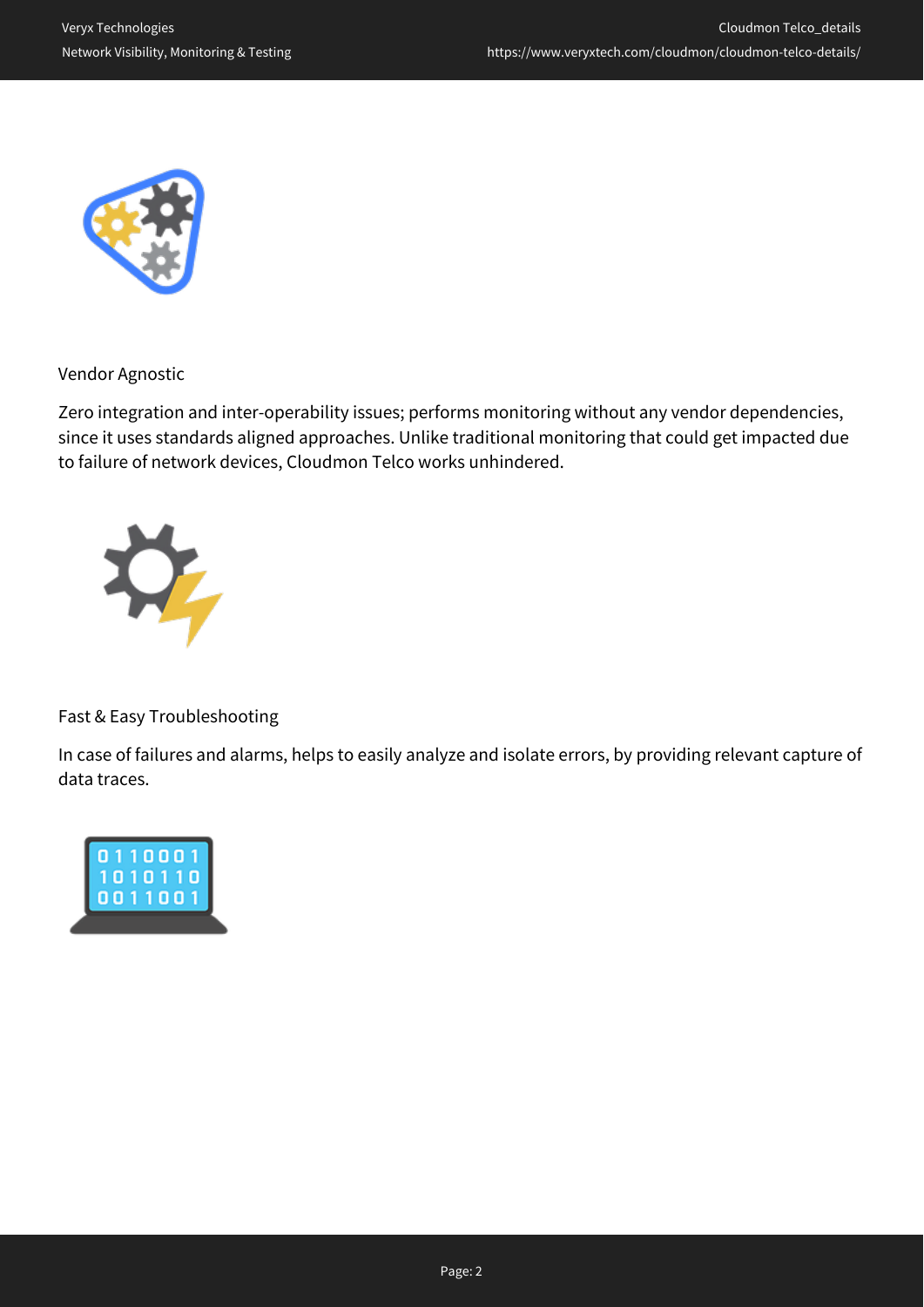#### Software-Based Initiators And Reflectors

Software based-initiators and reflectors are deployed either as COTS-based physical probes or as virtual probes supporting 1/10G speeds.



Easy Oss Integration

Easy integration with OSS/BSS framework using Northbound interface. Cloudmon Telco PM is well suited for NFV, SDN and Life-cycle Service Orchestration (LSO) based environments.

#### How Cloudmon Telco Works

Cloudmon Telco Pm Controller Is Centrally Located And Accessed Using A Web Interface. Pm Initiators That Are Locating In Optimal Points Within The Network, Generate Synthetic Soam Frames For Layer 2 And Icmp Or Oam Packets For Layer 3 Service Links. Cloudmon Telco Pm Supports Monitoring Using Pm Initiators (Physical Or Virtual) Placed At Suitable Aggregation Nodes. Veryx Pm Reflectors Augments Performance Monitoring In Legacy Networks.

Veryx Cloudmon Telco Periodically Measure Service Performance Parameters Such As Frame Delay, Inter-Frame Delay Variation, And Frame Loss Ratio For All The Circuits. These Data Then Become The Basis For Performance Analytics As Cloudmon Telco Pm Gathers The Service Performance Of Each Of These Circuits On A Continuous Basis. Cloudmon Telco Pm Provides Graphical Views And Performance Details Over Different Time Spans As Required.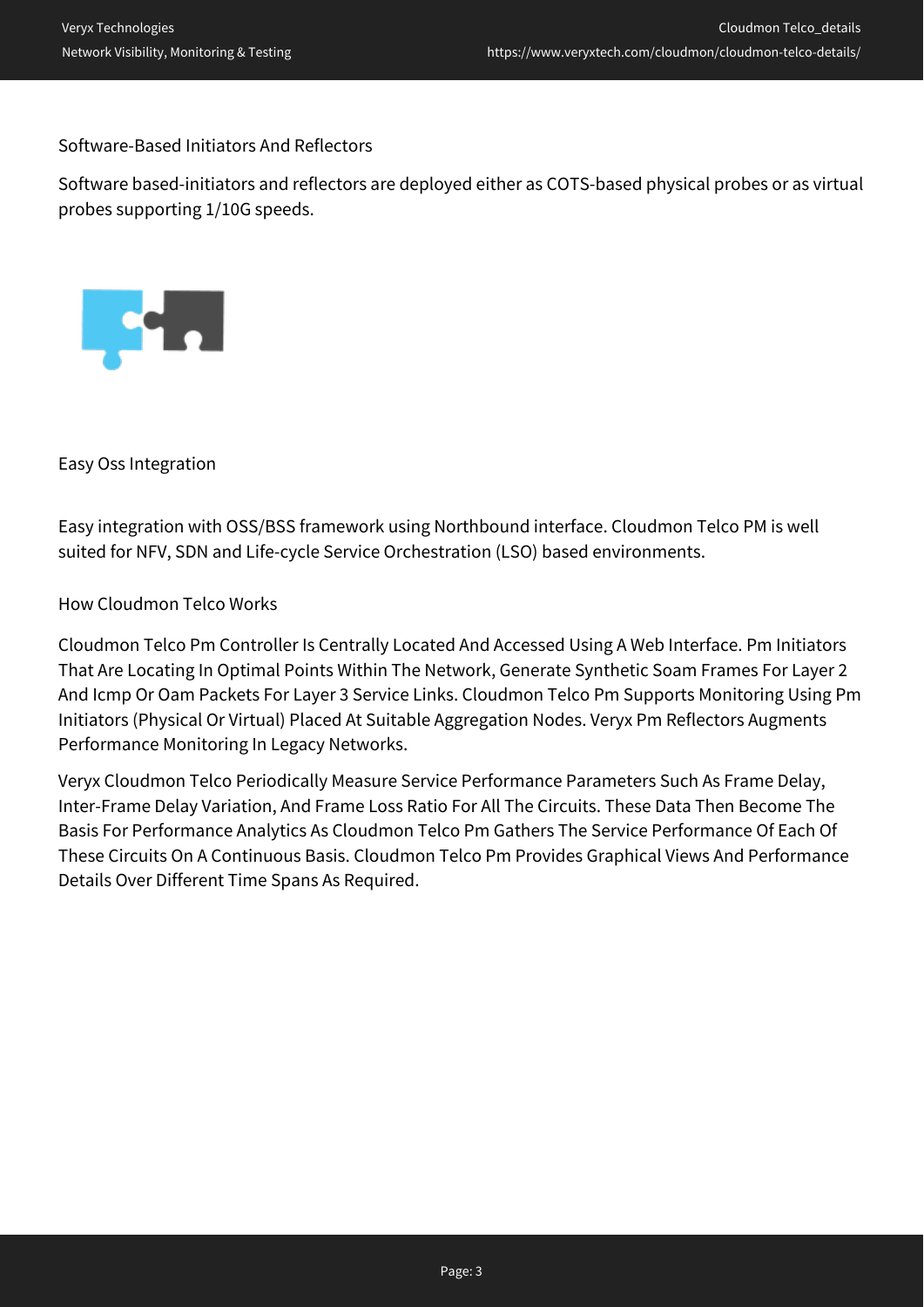

Figure 1: Monitoring CE/IP/MPLS-based network services using Cloudmon Telco



Figure 2: Monitoring SD-WAN-based network services using Cloudmon Telco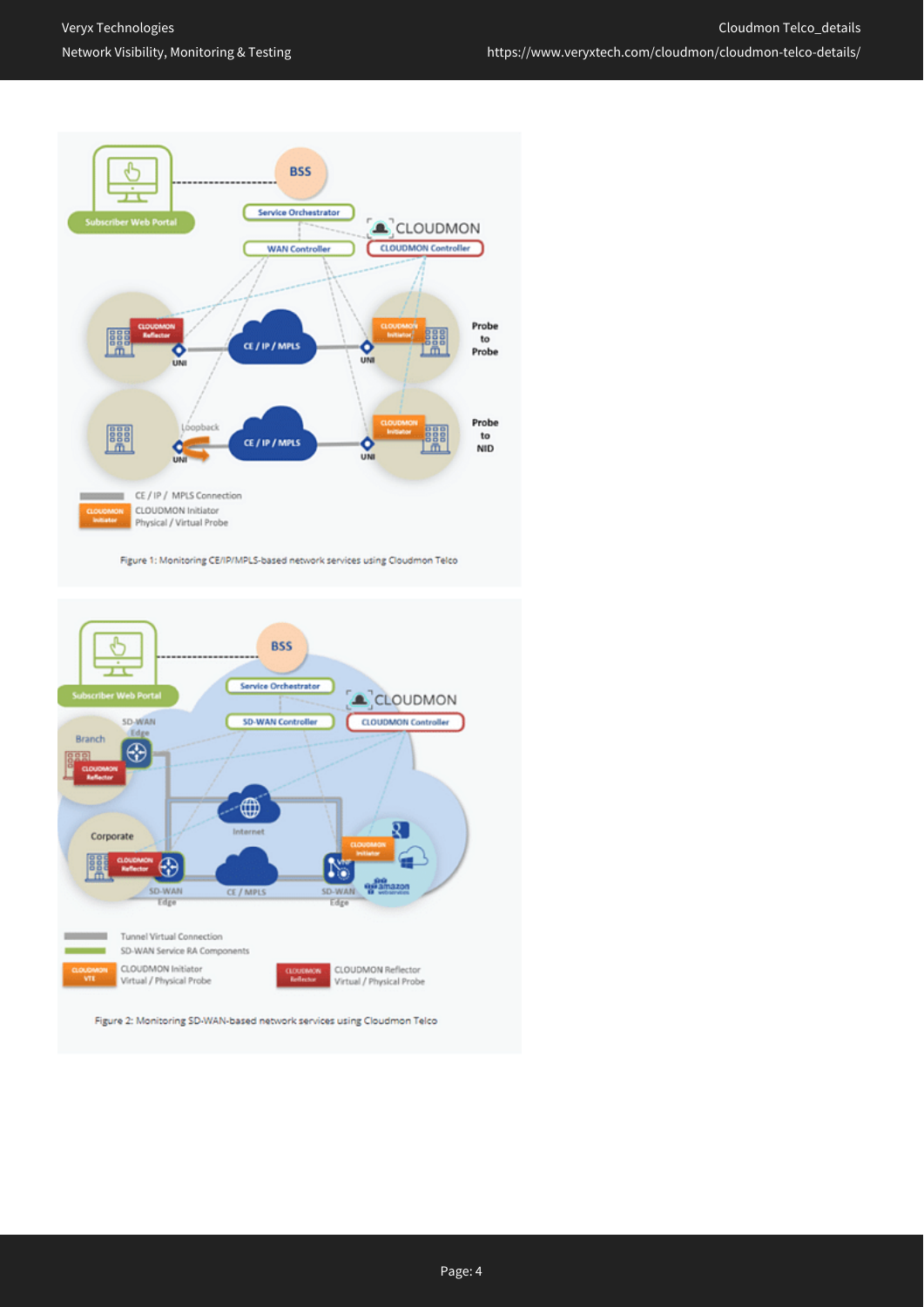#### Detailed Use Cases

#### [Schedule Demo](https://www.veryxtech.com/#contact)

#### Service Assurance

With Cloudmon Telco, Service Providers Can Achieve Sla Goals For Networking Services Efficiently With A Pro-Active Monitoring Solution That Delivers A High Degree Of Precision And Granularity, Regardless Of The Number Of Services. The Solution Supports Continuous, Periodic And On-Demand Monitoring With Configurable Monitoring Interval And Frame Sizes For Frame Delay, Inter-Frame Delay Variation, And Frame Loss Ratio.

Cloudmon Telco Pm Dashboard Provide Health Status Of All Circuits Along With Alarms And Intelligent Alerts. The Dashboards Can Further Be Drilled-Down To Analyze Associated Metrics And Alerts For Troubleshooting At The Circuit Level

Whenever Cloudmon Telco Pm Detects Sla Violations, It Automatically Records The Relevant Traces For Trouble-Shooting And Deeper Analysis.

Once Cloudmon Telco Pm Is Integrated With Oss Using Northbound Interface, It Can Provide All The Required Information To The Oss As Well. Cloudmon Telco Pm Is Well Suited For Nfv, Sdn And Life-Cycle Service Orchestration (Lso) Based Environments.

#### Troubleshooting

Cloudmon Telco Pm Performs Diagnostics And Standards Based Measurements At Layer 3 Using Icmp, Udp Echo And At Layer 2 Using Ieee 802.1Ag/Itu-T Y.1731.

Cloudmon Telco Helps Quickly Isolating Errors During Failures, Since It Provides Relevant Capture Of Traces For Problem Resolution. It Supports Easy Diagnostics With Intuitive Ladder Diagrams And Contextual Hop-By-Hop Transaction Analysis.

#### Monitor Impact Of Network Upgrades

Cloudmon Telco Helps Service Providers Ensure That Service Performance Of Their Networks Do Not Get Impacted When Network Upgrades Are Performed. Cloudmon Provides Continuous And Historical Measurements Of Performance, So That It Is Simple To Determine What Caused The Performance Degradation And When.

By Drilling-Down To Analyze Associated Metrics At The Circuit Level, It Is Possible To Troubleshooting The Cause Of The Alarms Raised When Slas Are Not Being Met.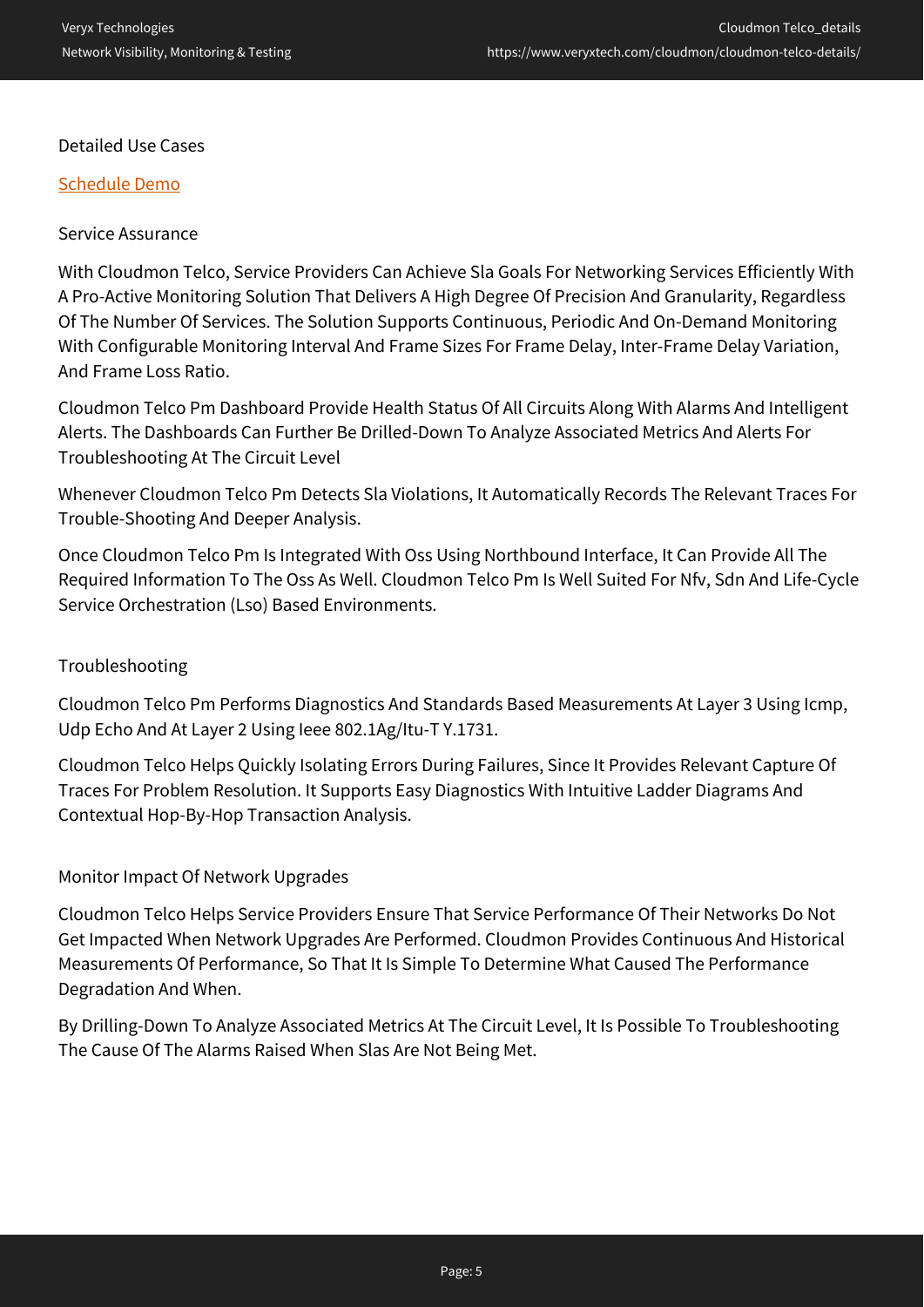### Cloudmon Telco Features

| Feature                                                                                         | <b>Details</b>                                                                                                          |
|-------------------------------------------------------------------------------------------------|-------------------------------------------------------------------------------------------------------------------------|
| Active Performance Monitoring and • Layer 2: IEEE 802.1ag/ITU-T Y.1731<br>on-demand diagnostics | • Layer 3: ICMP, UDP Echo (RFC 862), TWAMP Light (RFC5357)<br>• Compliant to MEF 35.1                                   |
| <b>Performance Parameters</b>                                                                   | • Layer 2: FD, FDV, MFD, FDR and FLR (as per MEF 10.3)<br>• Layer 3: PD, PDV, MPD, SD and PLR                           |
| <b>Frame Sizes</b>                                                                              | 80/128/256/512/1024/1518 Bytes                                                                                          |
| Monitoring Interval                                                                             | $100 \text{ms}/1\text{s}/10\text{s}$                                                                                    |
| Monitoring per probe port                                                                       | Up to 1000 Circuits                                                                                                     |
| Monitoring per controller                                                                       | Up to 25000 Circuits                                                                                                    |
| <b>Other Features</b>                                                                           | • Alarm generation and Auto diagnostics on SLA violation<br>• Fault isolation/correlation, path trace, and path changes |
| <b>Request DemoFree Trial</b>                                                                   |                                                                                                                         |
| Ready To Get Started?                                                                           |                                                                                                                         |

[Schedule Demo](https://www.veryxtech.com/#contact) **Get Pricing**